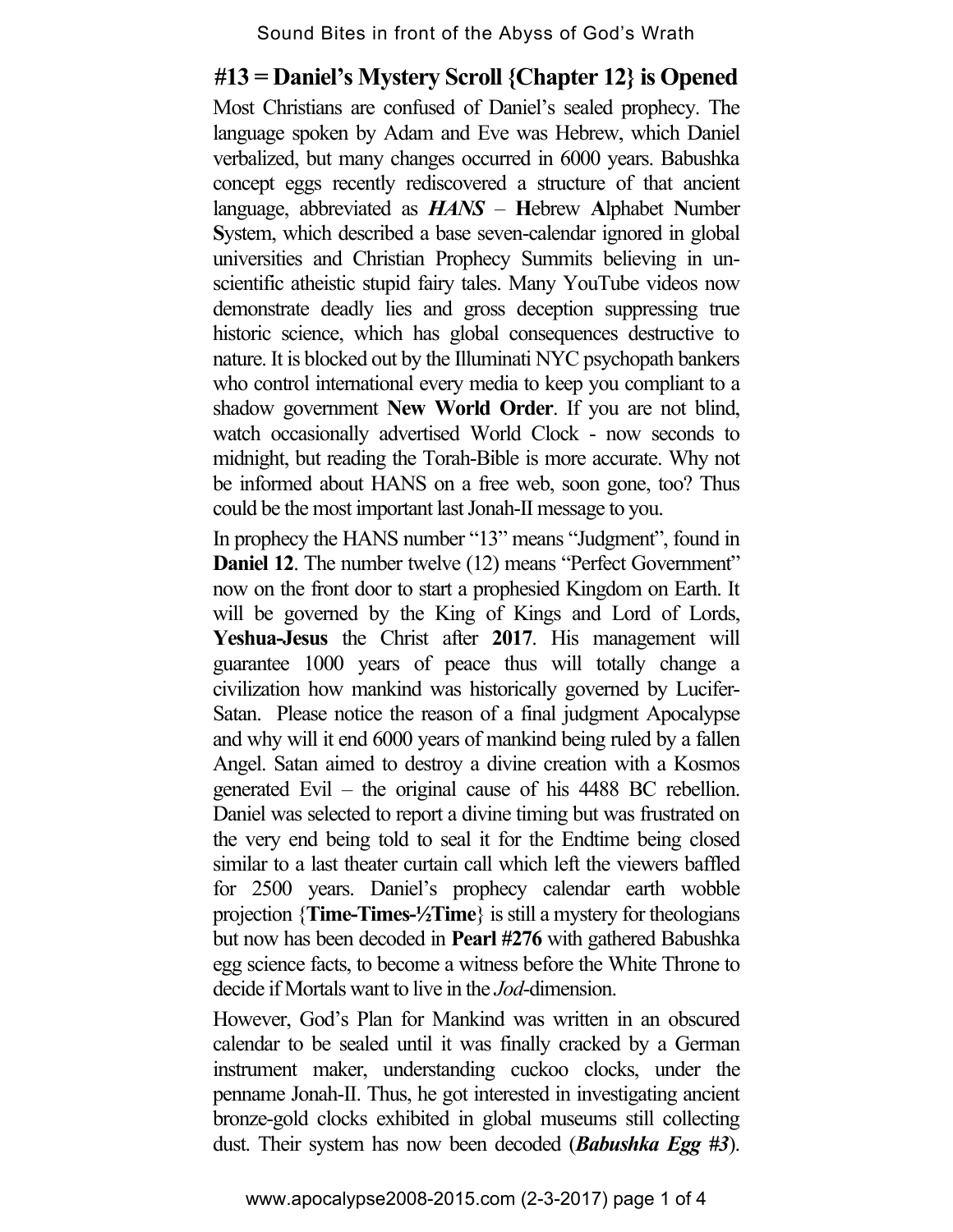Bible prophecy is still ignored for ten years in Christians Prophecy Summits scantily educated in true science. If you want to widen knowledge horizons, let's investigate and focus on Daniel's last {chapter 12} mysteries still difficult to understand. It was *sealed until the time of end* and preserved in Synagogues or Christian churches. It is now finally and opened on a free web, which fulfilled Daniel's last comment (verse 4) that knowledge shall increase and travel by the air. Please check the many science witnesses collected in Babushka concept eggs, which will be used by the Divine Prosecution before the White Throne in a heavenly Court of Law to present many documented historic facts accused against this generation. The New World Order became absolute evil programmed to wipe out all LIFE on this earth and worse, genetically demolished the food chain for the next generation, thus repeated **YHWH Wrath** once more which was justifiable to end like Sodom and Gomorrah consequently will perish, akin to a Noah's evil Atlantis civilization, which disappeared on 5 February 2287 (JC) by an asteroid.

At that time Michael, the great prince who protects your people, will arise. There will be a time of distress such as has not happened from the beginning of nations until then. But at that time your people everyone whose name is found written in the book will be delivered.Multitudes who sleep in the dust of the earth will awake: *some to everlasting life, others to shame and everlasting contempt.* Those who are wise will shine like the brightness of the heavens, and those who lead many to righteousness, like the stars forever and ever.But you, Daniel, roll up and seal the words of the scroll until the time of the end. Many will go here and there to increase knowledge. (Dan.12:1-4)

The text revealed two (2) groups of mortals being resurrected. Being confused, most Christians believe only they are privileged to be resurrected, some hope to be raptured belonging to the first group. That idea has many problems censored by countless theologians, but we should use some science witnesses considered in Babushka egg **Pearlette #14** or many **Pearls #888,168,108,107** matching the sealed prophecies of Daniel and John's Revelation now exposed on a free web.

To better understand the First Resurrection which was only meant for the **Saints -** the last word in the Bible **–** thus where chosen since Adam's time, -*who are written in the Book of the Lamp,* now to *wake up from the dust*. A YouTube video will add to knowledge horizons.

## **World's Last Chance –**

https://www.youtube.com/watch?v=P-4tQaCwPeU&t=1s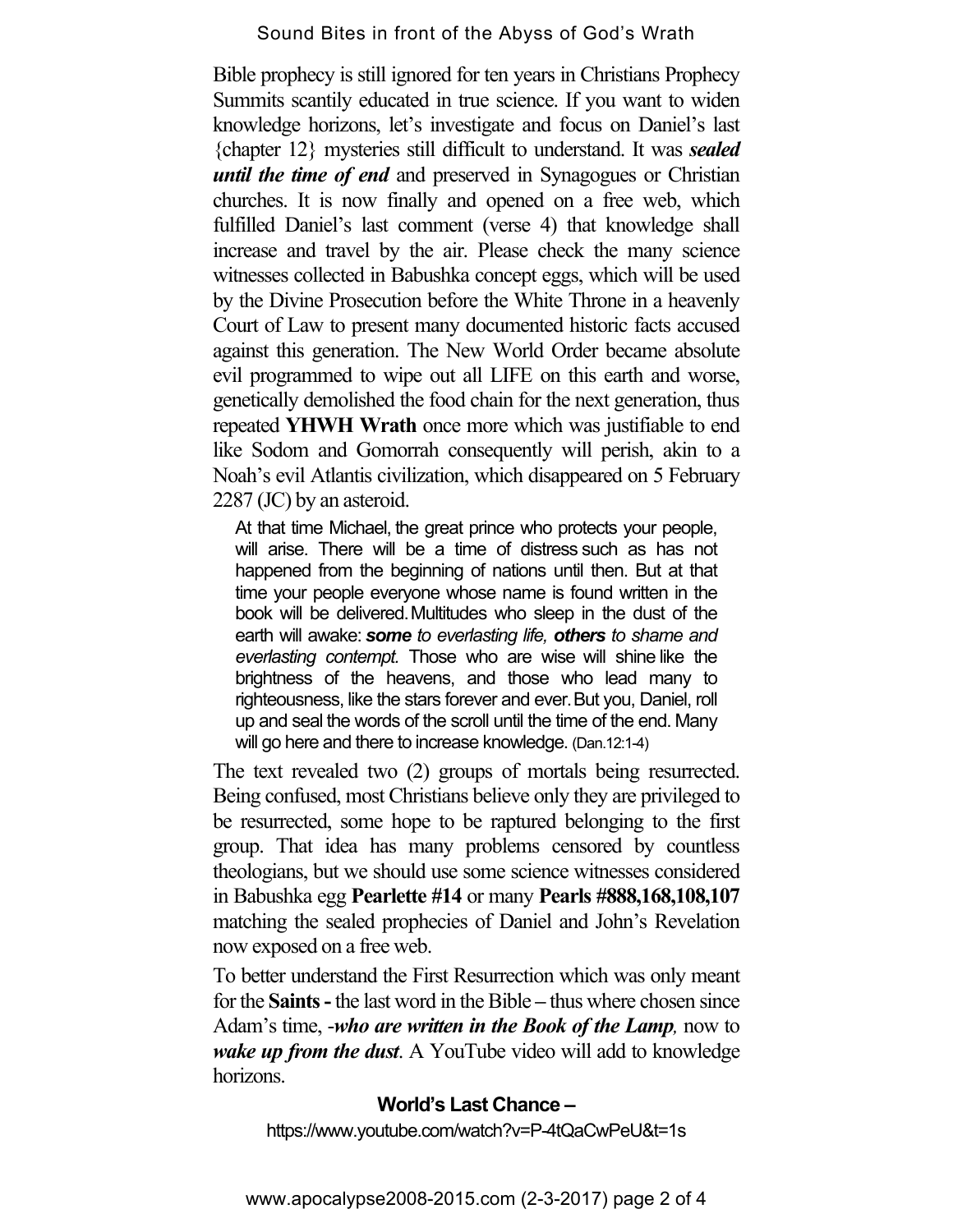But a second group is more problematic <sup>2</sup>*awaken to everlasting contempt***.** It is obviously not the last Grand-Resurrection event to bypass the Throne balance test to decide on a last option: *Mercy unto Life* or *Mercy unto Death* when Time is no more. Thus, procreating mankind for 6000 years ends on this earth with two (2) options. On the contrary, a larger resurrection number would need a bigger "New Earth" linked to a restored Kosmos -*Jod* dimension without evil, as stated by Jesus in the four Gospels.

Therefore, a smaller pre-miniature First Resurrection must have a different purpose which segregated only the "Saints" *the righteous to shine like the stars* meant for a special reason perhaps 200 million in number linked to **Rev. 9**. In short, God appointed from a 6000-year pool of mankind a special chosen person to fill a Kosmos government vacancy to be trained in a new administration to rule a new heaven and earth to replace a Satan rebelled 4488 BC. Thus, the fallen demon angels were put in outer darkness only known by Jesus to reveal the other *Heh* side, which is the Angel Kosmos dimension, state in Pearlette #21 - *My Name is Legion.*

The (5) Fifth Angel in (Revelation**: 9**) opens the underworld prison with a key releasing 200 million angel-demons appearing on earth. All Angels were designed to live "forever". Those who rebelled with Satan became demons, now in hell, but notice all want to die a much better choice using an option *Mercy unto Death* only offered on earth to be gone forever. Thus, they need to enter a mortal body only available in the *Daleth* dimension. Daniel's prophecies also mention a second group being mini-resurrected, but for *everlasting contempt*. These are demons appearing on earth during the last curtain act on the end of the Apocalypse 2017. Thus in *contempt* will possess people, which will cause our civilization to collapse in total Evil. Yeshua gave warning not to accept the AntiChrist-beast control number (666) on their body which will cause later a deadly decease and mental torment to only end being killed by the four (4) Death Angels from the other *Heh* side.

Together they are thrown into the fiery lake or a selected galaxy. The same happened to the evil Prophet without getting a chance of the balance test on the end of Time, or like Judas Iscariot was never pardoned by Yeshua-Jesus. That option was offered on the cross when Jesus died, half divine-half human, a paradox revealed in a number Babushka Pearls from a science perspective. At the end of the Apocalypse, the soul brainwashed in atheisms and relativism and to stay alive joins the world peace system accepting the 666 beast mark of the AntiChrist could be possessed by demons. Therefore have lost the last chance of a possible choice - *Mercy unto Life?* Many will not care one way another - to buy food to

www.apocalypse2008-2015.com (2-3-2017) page 3 of 4